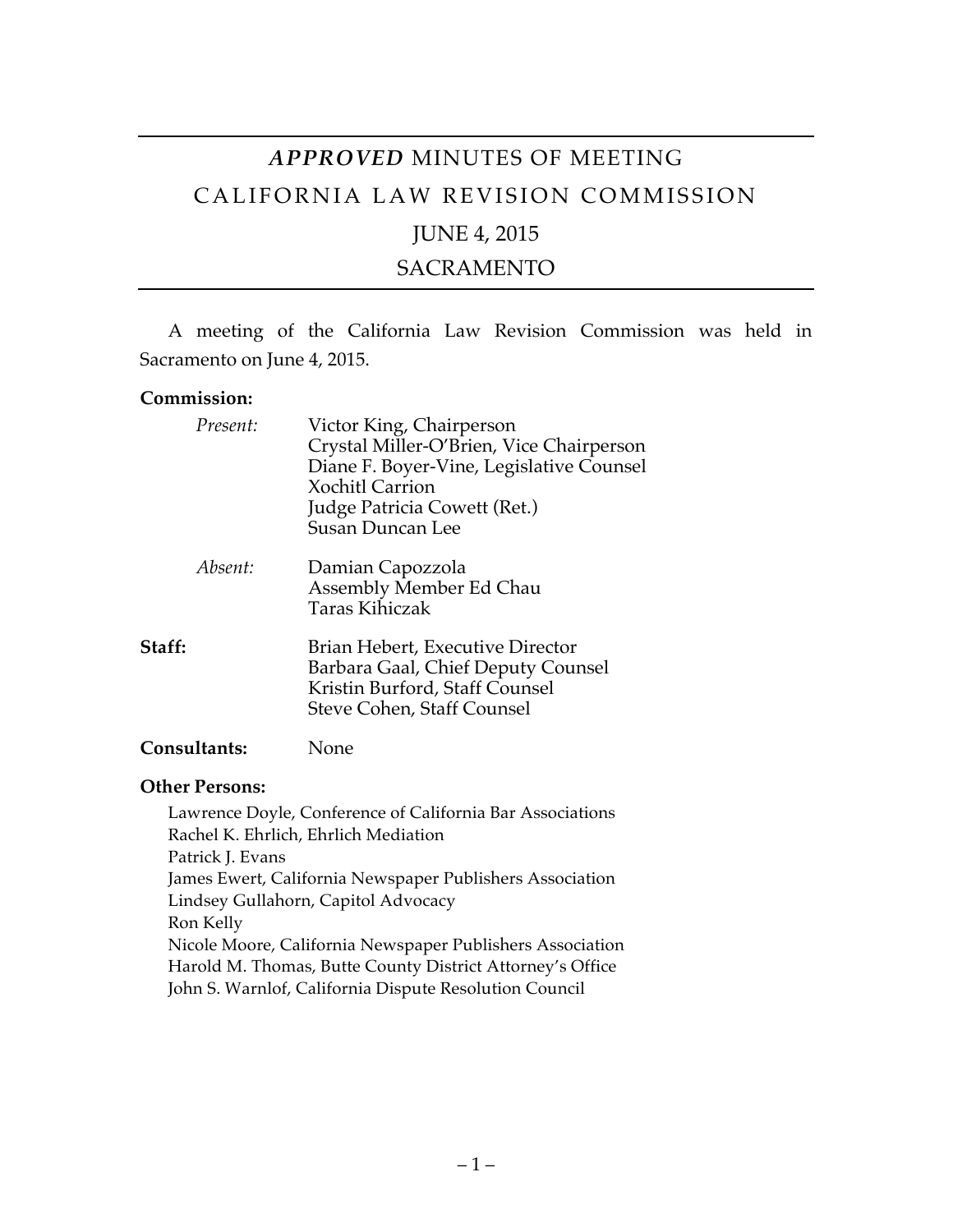| CONTENTS |  |  |  |
|----------|--|--|--|
|          |  |  |  |

| Study D-1200 — Recognition of Tribal and Foreign Court Money Judgments 3                  |  |
|-------------------------------------------------------------------------------------------|--|
|                                                                                           |  |
|                                                                                           |  |
| Study K-402 — Relationship Between Mediation Confidentiality and Attorney Malpractice and |  |
|                                                                                           |  |
|                                                                                           |  |

#### 1 **APPROVAL OF ACTIONS TAKEN**

 Unless otherwise indicated, the Commission decisions noted in these Minutes were approved by all members present at the meeting. If a member voted against a particular decision, abstained from voting, or was not present when the decision was made, that fact will be noted in connection with the affected decision.

7 *(Commissioner Boyer-Vine was present only briefly, near the beginning of the*  8 *meeting. She was not present when any of the decisions described in these Minutes were*  9 *made.)*

#### 10 MINUTES OF APRIL 9, 2015, COMMISSION MEETING

11 Memorandum 2015-14 presented a draft of the Minutes of the April 9, 2015,

12 Commission meeting. The Commission approved the Minutes, without change.

13 *(Commissioner Miller-O'Brien was not present when this decision was made.)*

#### 14 ADMINISTRATIVE MATTERS

15 **Report of Executive Director**

16 The Executive Director reported that there has been no change to the 17 Commission's proposed budget for 2015-16.

18 The Executive Director recognized Anita Barooni, a second-year law student 19 at King Hall School of Law, currently serving the Commission as its King Hall 20 Fellow.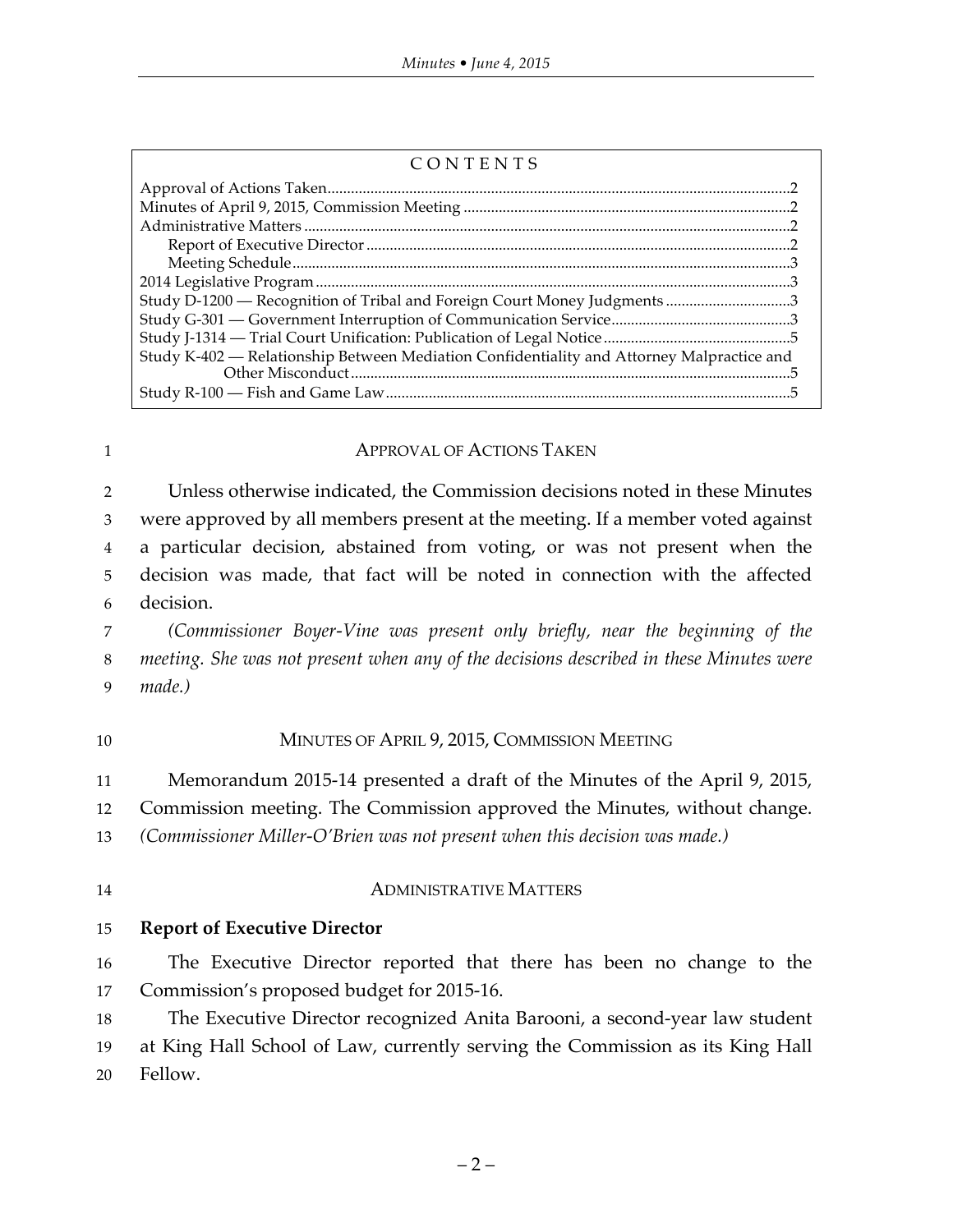Commissioner Carrion announced that she accepted a position with the District Attorney's Office for the City and County of San Francisco. Due to her new position, she will not be applying for reappointment to the Commission and will not be able to attend the August 2015 meeting (the last before her term expires).

## **Meeting Schedule**

 The Commission considered Memorandum 2015-15, discussing the Commission's meeting schedule.

 The Commission decided to hold two meetings each year at King Hall School of Law in Davis, one in each academic term.

 The staff will talk to law school personnel about the possibility of holding an informal reception with students after the October meeting.

- *(Commissioner Miller-O'Brien was not present when these decisions were made.)*
- 2014 LEGISLATIVE PROGRAM

 The Commission considered Memorandum 2015-16, reporting on the Commission's 2015 legislative program. No Commission action was required or taken.

STUDY D-1200 — RECOGNITION OF TRIBAL AND FOREIGN COURT MONEY JUDGMENTS

 The Commission considered Memorandum 2015-17 and its First Supplement, providing background for the study on the recognition of tribal and foreign court money judgments. No Commission action was required or taken.

STUDY G-301 — GOVERNMENT INTERRUPTION OF COMMUNICATION SERVICE

 The Commission considered Memorandum 2015-18 and its First Supplement, introducing the study and discussing government interruption of a specific communication service that is used in an unlawful enterprise.

- The Commission made the following decisions:
- The study will examine state and local agency action to interrupt communication service.
- The study will include analysis of "push notifications," such as Amber Alerts. The Commission will contact California agencies that initiate such notices, to invite their participation in the study.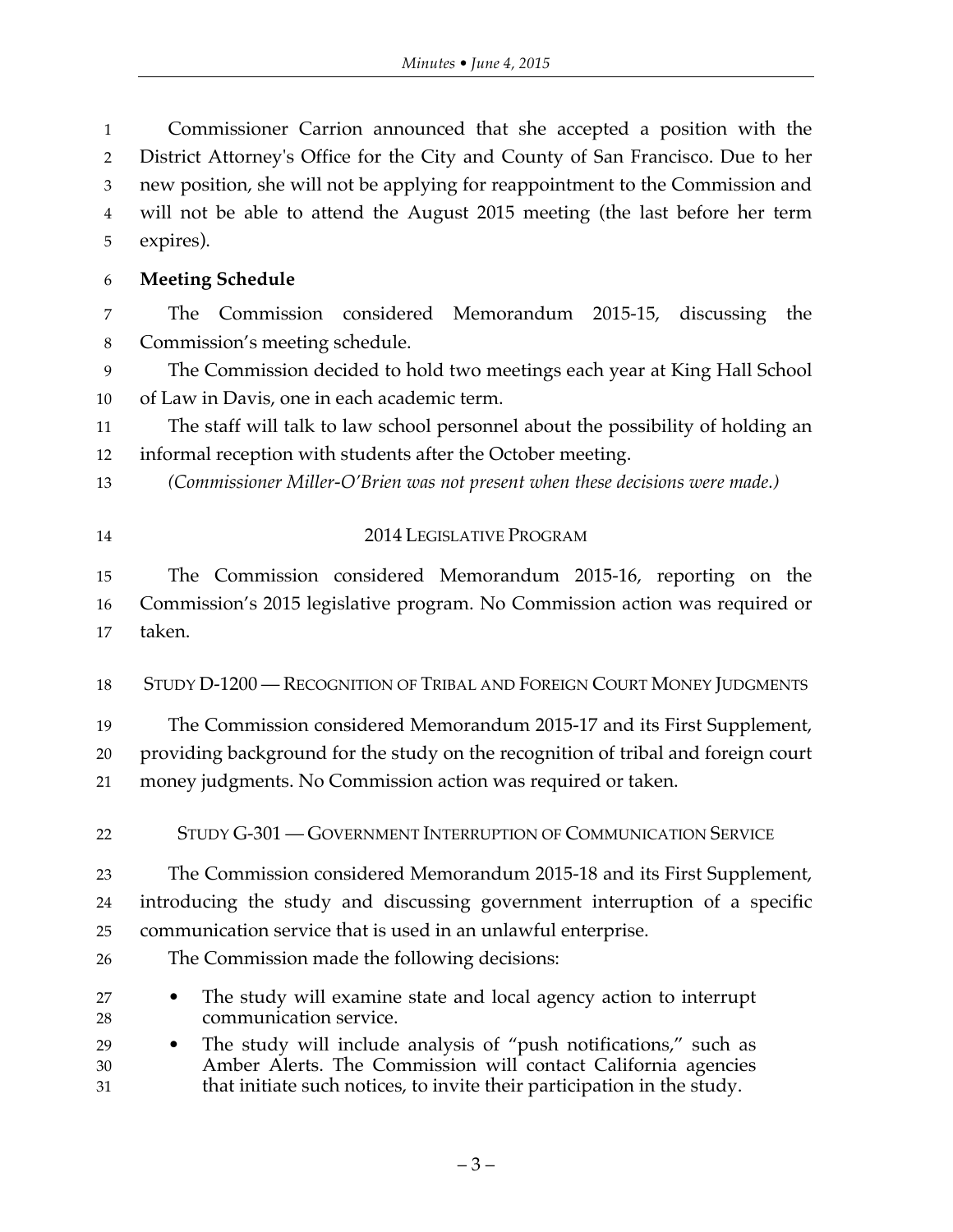| 1                           | The Commission will investigate broadening the application of                                                                                                                                                            |
|-----------------------------|--------------------------------------------------------------------------------------------------------------------------------------------------------------------------------------------------------------------------|
| $\overline{2}$              | Public Utilities Code Section 7908 to include all forms of electronic                                                                                                                                                    |
| 3                           | communications.                                                                                                                                                                                                          |
| 4                           | The Commission will investigate whether there are legitimate                                                                                                                                                             |
| 5                           | purposes for government interruption of communications, other                                                                                                                                                            |
| 6                           | than the abatement of unlawful activity and the protection of                                                                                                                                                            |
| 7                           | public health, safety, and welfare.                                                                                                                                                                                      |
| 8                           | Once the Commission has considered the legitimate purposes for                                                                                                                                                           |
| 9                           | government interruption of communications, it will consider the                                                                                                                                                          |
| 10                          | extent to which interruption should be permitted in non-urgent                                                                                                                                                           |
| 11                          | circumstances (with prior notice and an opportunity to be heard).                                                                                                                                                        |
| 12                          | The Commission invites public comment on whether Public                                                                                                                                                                  |
| $\bullet$                   | should be revised to                                                                                                                                                                                                     |
| 13                          | Utilities Code Section $7908(b)(1)(B)$                                                                                                                                                                                   |
| 14                          | incorporate a probable cause standard.                                                                                                                                                                                   |
| 15                          | The Commission will investigate whether Public Utilities Code                                                                                                                                                            |
| 16                          | Section 7908 should provide for a prompt post-interruption                                                                                                                                                               |
| 17                          | opportunity for a hearing on the merits of the government's                                                                                                                                                              |
| 18                          | allegations.                                                                                                                                                                                                             |
| 19<br>$\bullet$<br>20<br>21 | Public Utilities Code Section 7908(d) should be revised to correct<br>an obsolete reference to the California Emergency Management<br>Agency.                                                                            |
| 22                          | The Commission will examine the relationship between Public                                                                                                                                                              |
| 23                          | Utilities Code Section 7908 and the federal Emergency Wireless                                                                                                                                                           |
| 24                          | Protocol.                                                                                                                                                                                                                |
| 25                          | The Commission will investigate broadening the application of                                                                                                                                                            |
| 26                          | Public Utilities Code Section 7907 to include all forms of electronic                                                                                                                                                    |
| 27                          | communication. If this change is not made, the Commission will                                                                                                                                                           |
| 28                          | clarify the relationship between Sections 7907 and 7908.                                                                                                                                                                 |
| 29<br>$\bullet$<br>30<br>31 | The Commission will investigate broadening the application of<br>Business and Professions Code Sections 149 and 7099.10 to include<br>all forms of electronic communication.                                             |
| 32<br>33<br>34<br>35        | Commission will investigate whether Business<br><b>The</b><br>and<br>Professions Code Sections 149 should include the ban on<br>forwarding to a terminated communication service that is included<br>in Section 7099.10. |
| 36                          | The Commission will investigate broadening the application of                                                                                                                                                            |
| 37                          | Public Utilities Code Sections 5322 and 5371.6 to include all forms                                                                                                                                                      |
| 38                          | of electronic communication.                                                                                                                                                                                             |
| 39                          | Commission invites input from the Public Utilities                                                                                                                                                                       |
|                             | The                                                                                                                                                                                                                      |
| 40                          | Commission on whether Public Utilities Code Sections 5322 and                                                                                                                                                            |
| 41                          | 5371.6 should be revised to include a pre-termination notice and                                                                                                                                                         |
| 42                          | hearing procedure, for use in less-urgent circumstances.                                                                                                                                                                 |
| 43<br>44<br>45              | Commission postponed making any decision<br>The<br>about<br>coordination with federal law, until it has fuller information on the<br>subject.                                                                            |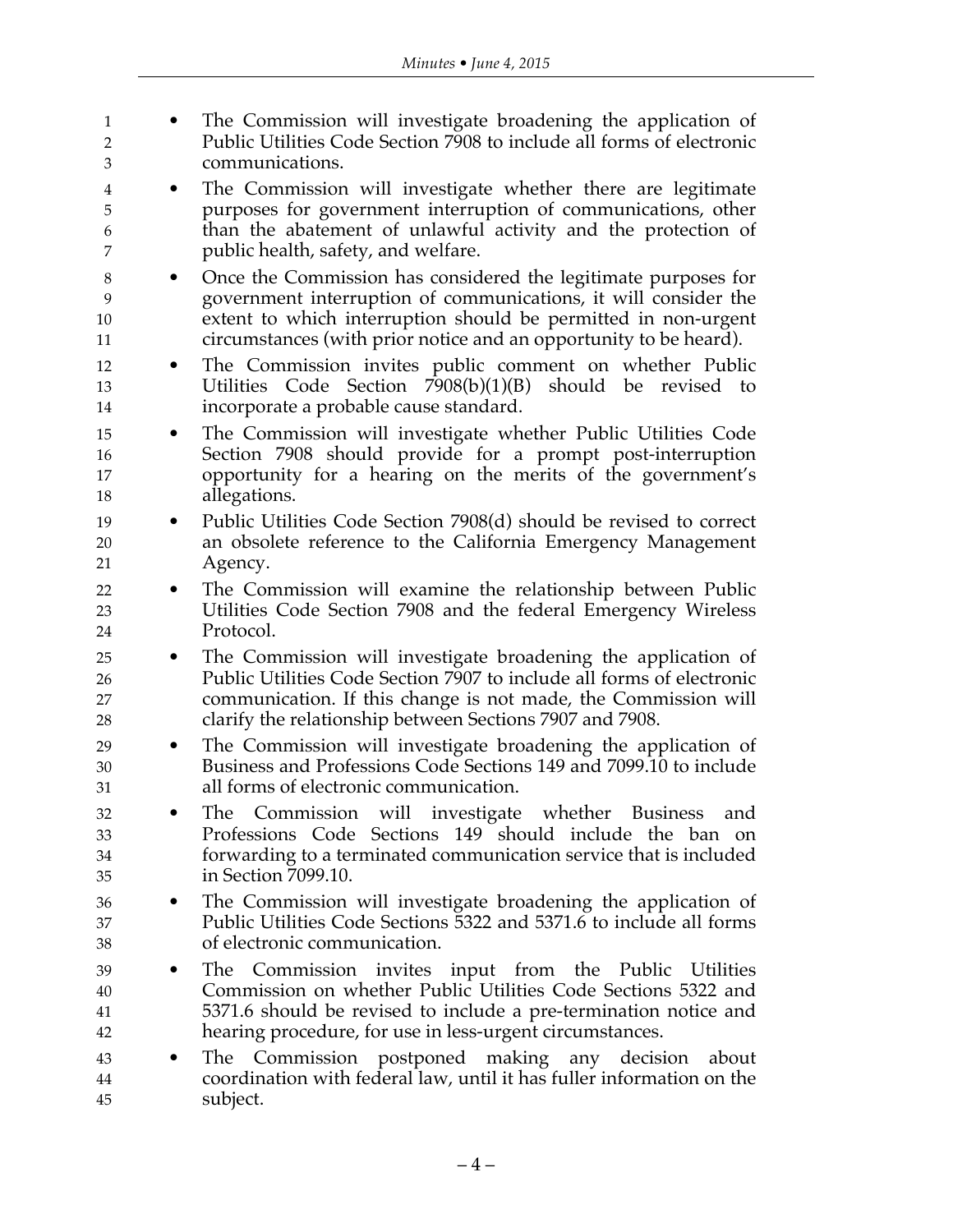STUDY J-1314 — TRIAL COURT UNIFICATION: PUBLICATION OF LEGAL NOTICE

 The Commission considered Memorandum 2015-19, presenting a draft tentative recommendation.

 The Commission approved the draft as a tentative recommendation, with one revision. In proposed Government Code Section 6085.460 (San Diego County), "National District" was changed to "National City District."

# STUDY K-402 — RELATIONSHIP BETWEEN MEDIATION CONFIDENTIALITY AND ATTORNEY MALPRACTICE AND OTHER MISCONDUCT

 The Commission considered Memorandum 2015-22 and its First Supplement (further discussion of California law), Memorandum 2015-23 (scholarly commentary), and Memorandum 2015-24 (public comment). Patrick J. Evans submitted a binder of written materials at the meeting, as well as a CD and a flash drive with electronic versions of the same materials.

 The Commission decided not to propose statutory revisions relating to mediator immunity in this study. The Commission will focus on the topic specified in the legislative resolution requiring the study: the relationship between mediation confidentiality and attorney malpractice and other misconduct. The Commission did not discuss or decide whether to limit the study to attorney misconduct, or also address the relationship between mediation confidentiality and other types of professional misconduct (e.g., mediator misconduct).

No other Commission action was required or taken.

## 23 STUDY R-100 — FISH AND GAME LAW

 The Commission considered Memorandum 2015-20 and its First Supplement, which presented a staff draft tentative recommendation on *Fish and Game Law: Technical Revisions and Minor Substantive Improvements (Part 2)*.

 The Commission approved the staff draft as a tentative recommendation, with the following revisions:

• Line 5 of page 5 of the narrative part was revised as follows:

| 30 | To account for that possible repeal, Article 1 also contained   |
|----|-----------------------------------------------------------------|
| 31 | Section 250. Section 250 was added to account for that possible |
| 32 | repeal.                                                         |